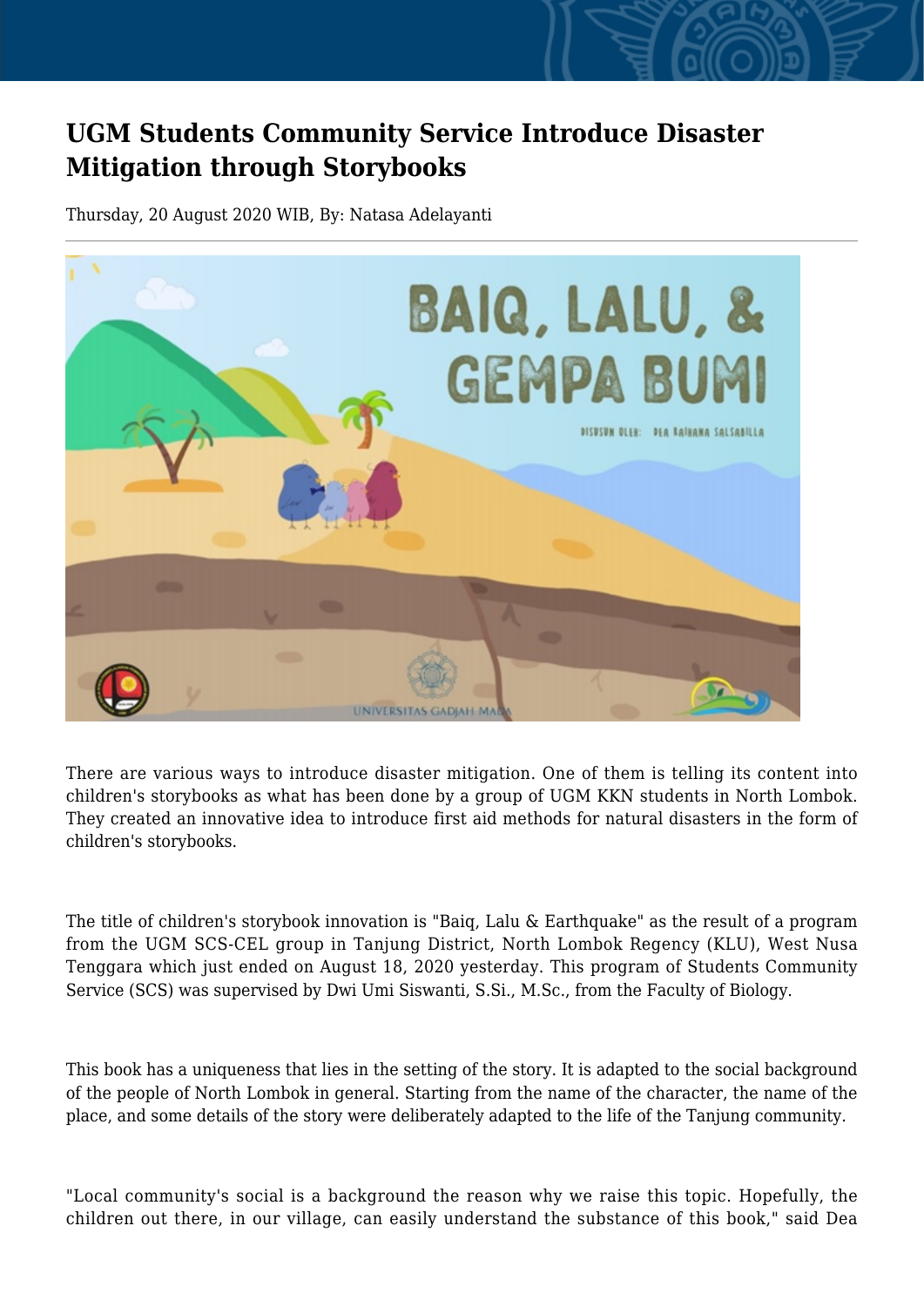

Salsa said the book tells the story of a pair of brothers named Baiq and Lalu. Both of them live with their father and mother in a village called Medana. Once, there was an earthquake while Baiq and Lalu were playing in the house. Then, Mom and Dad advised their two children to stay calm and not worry about their friends and gave some simple guidelines regarding earthquake mitigation.

"The story is quite simple, but the contextualization is very applicable to real events. The name Medana is taken from the name of a village in Tanjung Subdistrict, where we run the program. Meanwhile, the names Baiq and Lalu are the real names of residents in North Lombok," explained Salsa while revealing that the area had been shaken several times by earthquakes.

Salsa revealed that the purpose of her group in creating a storybook is to treat psychological trauma for children was obtained by Salsa when she made observations online. From the information of residents and caregivers of the children's forum in Medana Village, it is known that some children in the area experienced trauma from the massive earthquake in August 2018.

Currently, the book has been sent and received well by the caregivers of the children's forum in Medana Village. With the storybook delivery to children in Medana Village, the Tanjung 2020 UGM SCS-CEL group hopes that the book can help reduce the trauma.

Dwi Umi Siswanti, as Field Supervisor for the Tanjung Group, also hopes that this book will become a moving inscription for the online UGM SCS-CEL in Medana Village.

"The children will last long remember and be inspired by the UGM SCS-CEL students through this storybooks," Dwi Umi added.

Author: Ika Translator: Natasa A